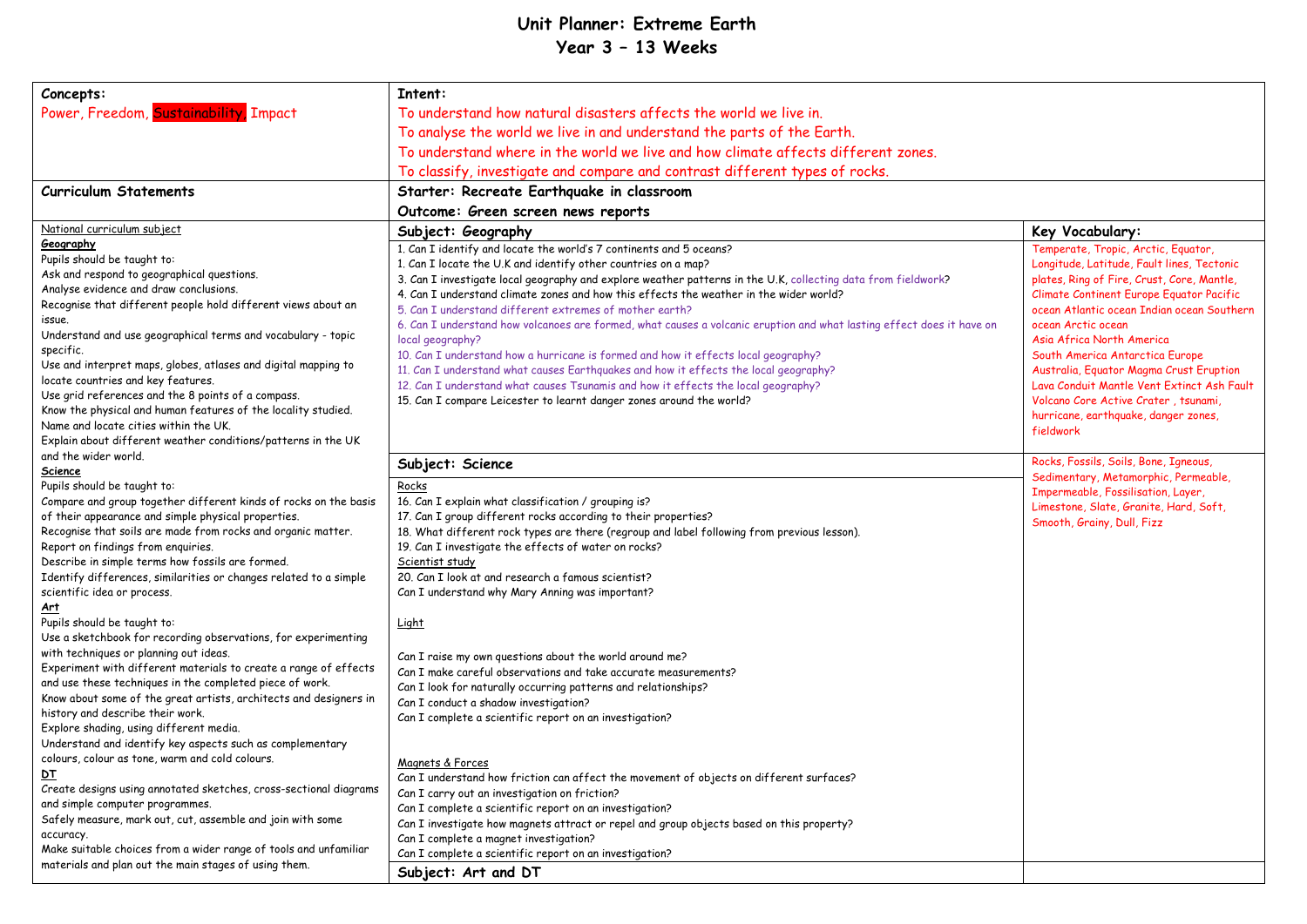| Investigate and analyse existing products and those he/she has<br>made, considering a wide range of factors<br><u>RE</u>                                                                                                                                                                                                                                                            | 7, 8, 9. Can you plan, design and construct a volcano?DT<br>13. Can I use a range of media to achieve variations in line, texture, tone, colour, shape and pattern?<br>14. Can I use a developed colour vocabulary to create a painting (Hokusai's great wave) |                      |                                                           | Tint, Shade, Paint, Tone, Draw, Light, Dark,<br>Fade, Evaluate                                                                              |
|-------------------------------------------------------------------------------------------------------------------------------------------------------------------------------------------------------------------------------------------------------------------------------------------------------------------------------------------------------------------------------------|----------------------------------------------------------------------------------------------------------------------------------------------------------------------------------------------------------------------------------------------------------------|----------------------|-----------------------------------------------------------|---------------------------------------------------------------------------------------------------------------------------------------------|
| See SACRE unit<br>Computing<br>With support select and use a variety of software to accomplish                                                                                                                                                                                                                                                                                      | Subject: R.E Unit 3 (Why is Easter important for Christians?)<br>Can I discuss why Christians follow Jesus?<br>Can I explain the importance of Easter?                                                                                                         |                      |                                                           | Easter, Jesus, Jerusalem, Judas, Last<br>Supper, Palm Sunday, Disciples, Angel,<br>Crucified                                                |
| goals.<br><b>PSHE</b><br>Research, discuss and debate topical issues, problems and events                                                                                                                                                                                                                                                                                           | Subject: Computing<br>21. Can I create a Adobe Spark Post explain why MA was important                                                                                                                                                                         |                      |                                                           | Design, Input, Output, Respectful                                                                                                           |
| that are of concern to them and offer their recommendations to<br>appropriate people<br>Consider the lives of people living in other places, and people with<br>different values and customs                                                                                                                                                                                        | Subject: PHSE - Risk, Danger and Hazard<br>22. Can I talk about how best to respond to natural disasters and how we can deal with loss, change and bereavement?<br>22. Can I identify a range of hazards in school that may cause me harm (e.g. fire risks)?   |                      |                                                           | Dangers, environment, human rights,<br>debate, concerns, values, resources,<br>unhappy, anxious, lonely, culture, hazards,<br>safety, risks |
| Know that resources can be allocated in different ways and that<br>these economic choices affect individuals, communities and the<br>sustainability of the environment across the world<br>Know strategies for keeping physically and emotionally safe                                                                                                                              | Subject: Music<br>23. Can I perform storm music with percussion instruments?                                                                                                                                                                                   |                      |                                                           |                                                                                                                                             |
| including road safety (including cycle safety- the Bikeability<br>programme), and safety in the environment (including rail, water<br>and fire safety)                                                                                                                                                                                                                              | Text types:                                                                                                                                                                                                                                                    | Literature:          | Everyone's Welcome<br><b>Book:</b> Two Monsters           | <b>Maths links:</b><br>Data Handling - Population, average                                                                                  |
| Know about change, including transitions (between key stages and<br>schools), loss, separation, divorce and bereavement                                                                                                                                                                                                                                                             | Diary<br>Letter                                                                                                                                                                                                                                                | Escape from Vesuvius |                                                           |                                                                                                                                             |
| Differentiate between the terms, 'risk', 'danger' and 'hazard'<br>Recognise, predict and assess risks in different situations and<br>decide how to manage them responsibly (including sensible road<br>use and risks in their local environment) and to use this as an<br>opportunity to build resilience<br>Music<br>Play and perform in solo or ensemble contexts with confidence | <b>Enrichment:</b> Volcano explosion showcase                                                                                                                                                                                                                  |                      | Science Day - Light<br>Computing - Twinkl<br>MFL - Twinkl |                                                                                                                                             |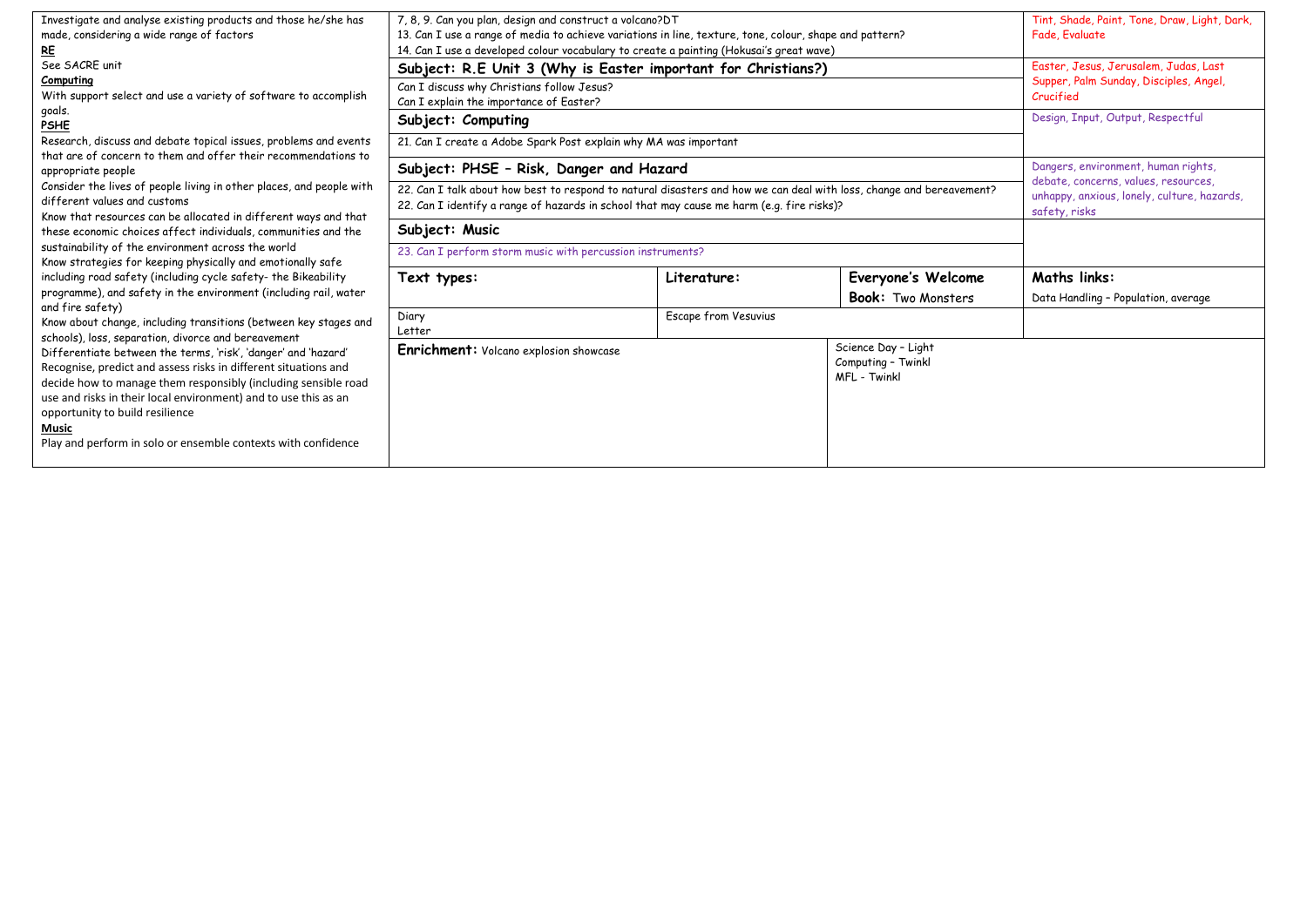| Lesson        | Learning Challenge                                                                                                                        | Outcomes                                                         | Concepts              |
|---------------|-------------------------------------------------------------------------------------------------------------------------------------------|------------------------------------------------------------------|-----------------------|
| 1. Geography  | Can I identify and locate the world's 7 continents and 5<br>oceans?                                                                       | Double page spread                                               | Belonging + Curiosity |
|               | Can I locate the U.K and identify other countries on a map?                                                                               |                                                                  |                       |
| 2. Geography  | Can I investigate local geography and explore weather<br>patterns in the U.K, collecting data from fieldwork?                             | <b>Books</b>                                                     | Impact                |
| 3. Geography  | Can I understand climate zones and how this effects the<br>weather in the wider world?                                                    | Map work                                                         | Impact                |
| 4. Geography  | Can I understand different extremes of mother earth?                                                                                      | <b>Books</b>                                                     | Power                 |
| 5. Geography  | Can I understand how volcanoes are formed, what causes a<br>volcanic eruption and what lasting effect does it have on local<br>geography? | Circle book explaining<br>parts of a volcano and<br>what they do | Impact + Power        |
| 6. D&T        | Can I plan, design and construct a volcano?                                                                                               | Art/D&T books                                                    |                       |
| 7. D&T        | Can I plan, design and construct a volcano?                                                                                               | Practical                                                        |                       |
| 8. D&T        | Can I plan, design and construct a volcano?                                                                                               | Practical                                                        |                       |
| 9. Geography  | Can I understand how a hurricane is formed and how it<br>effects local geography?                                                         | <b>DPS</b>                                                       | Impact + Power        |
| 10. Geography | Can I understand what causes Earthquakes and how it effects<br>the local geography?                                                       | <b>DPS</b>                                                       | Impact + Power        |
| 11. Geography | Can I understand what causes Tsunamis and how it effects<br>the local geography?                                                          | <b>DPS</b>                                                       | Impact + Power        |
| 12. D&T       | Can I use a range of media to achieve variations in line,<br>texture, tone, colour, shape and pattern?                                    | Art/D&T books                                                    |                       |
| 13. D&T       | Can I use a developed colour vocabulary to create a painting<br>(Hokusai's great wave)                                                    | Art/D&T books                                                    |                       |
| 14. Geography | Can I compare Leicester to learnt danger zones around the<br>world?                                                                       | <b>Books</b>                                                     | Freedom               |
| 15. Geography | Can I explain what classification/ grouping is?<br>Can I group rocks according to their properties?                                       | <b>Books</b>                                                     |                       |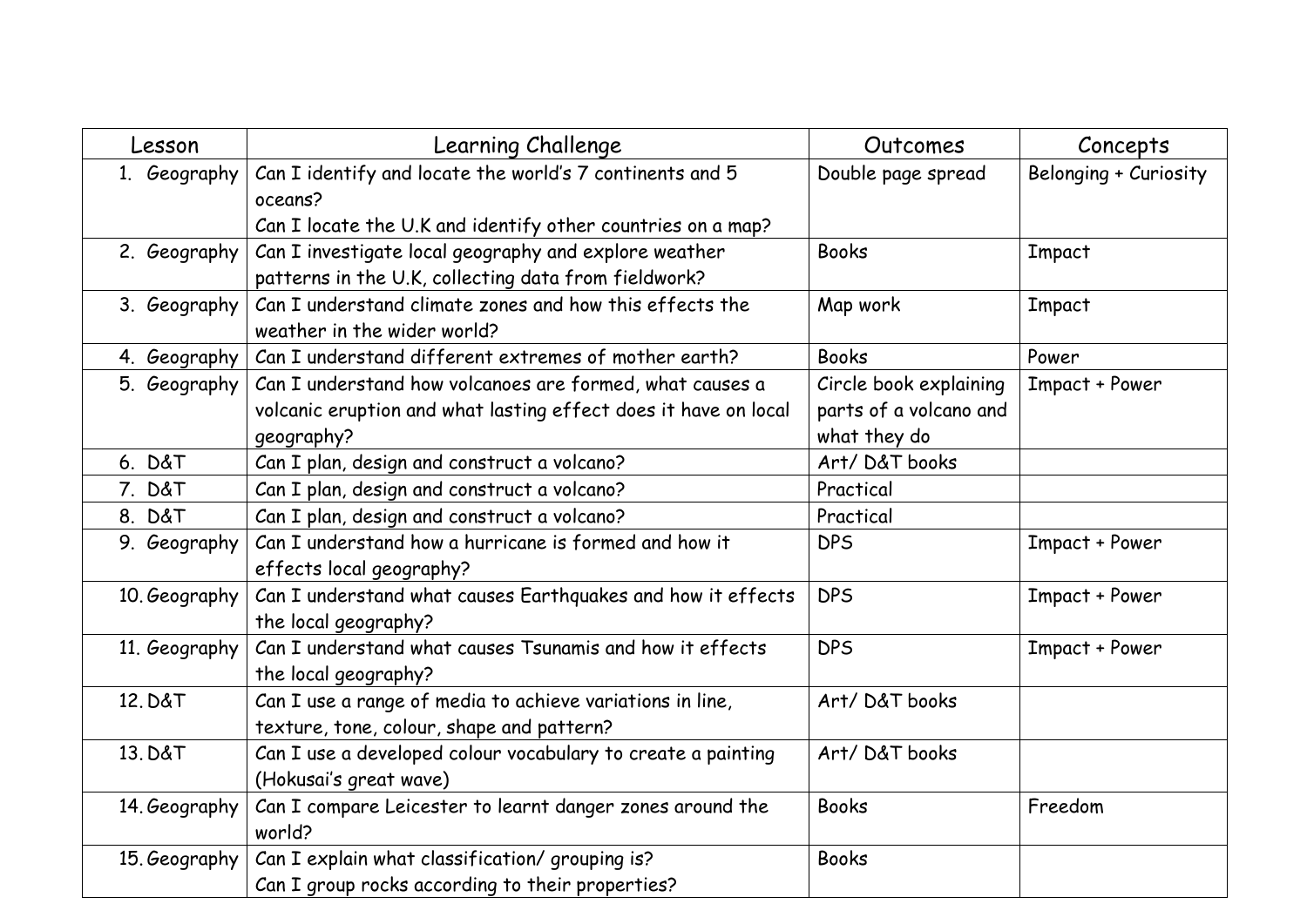| 16. Geography | What different rock types are there? (regroup and label       | <b>Books</b>          |        |
|---------------|---------------------------------------------------------------|-----------------------|--------|
|               | following previous lesson)                                    |                       |        |
| 17. Geography | Can I understand the process of fossilisation?                | Explain process of    |        |
|               |                                                               | fossilisation in      |        |
|               |                                                               | science books         |        |
| 18. Science   | Can I investigate the effects of water on rocks?              | Investigation         |        |
| 19. Science   | Can I research famous scientists? Can I understand why Mary   | Scientist Study       | Impact |
|               | Anning was important?                                         |                       |        |
| 20.Computing  | Can I create an Adobe Spark Post explain why MA was           | Scientist Study using | Impact |
|               | important                                                     | Spark Post            |        |
| 21. PHSE      | Can I talk about how best to respond to natural disasters and | Discussion + Floor    | Change |
|               | how we can deal with loss, change and bereavement?            | books                 |        |
| 22. PHSE      | Can I identify a range of hazards in school that may cause me | <b>Books</b>          | Impact |
|               | harm? (e.g. fire risks)                                       |                       |        |
| 23. Music     | Can I create storm music with percussion instruments?         | Practical             |        |
| 24.           | Knowledge organiser quiz                                      |                       |        |
| 25. Science   | Can I understand how friction can affect the movement of      |                       |        |
|               | objects on different surfaces?                                |                       |        |
| 26. Science   | Can I carry out an investigation on friction?                 |                       |        |
|               |                                                               |                       |        |
| 27. Science   | Can I complete a scientific report on an investigation?       |                       |        |
| 28. Science   | Can I investigate how magnets attract or repel and group      |                       |        |
|               | objects based on this property?                               |                       |        |
| 29. Science   | Can I complete a magnet investigation?                        |                       |        |
| 30. Science   | Can I complete a scientific report on an investigation?       |                       |        |
| 31. Science   | Can I raise my own questions about the world around me?       |                       |        |